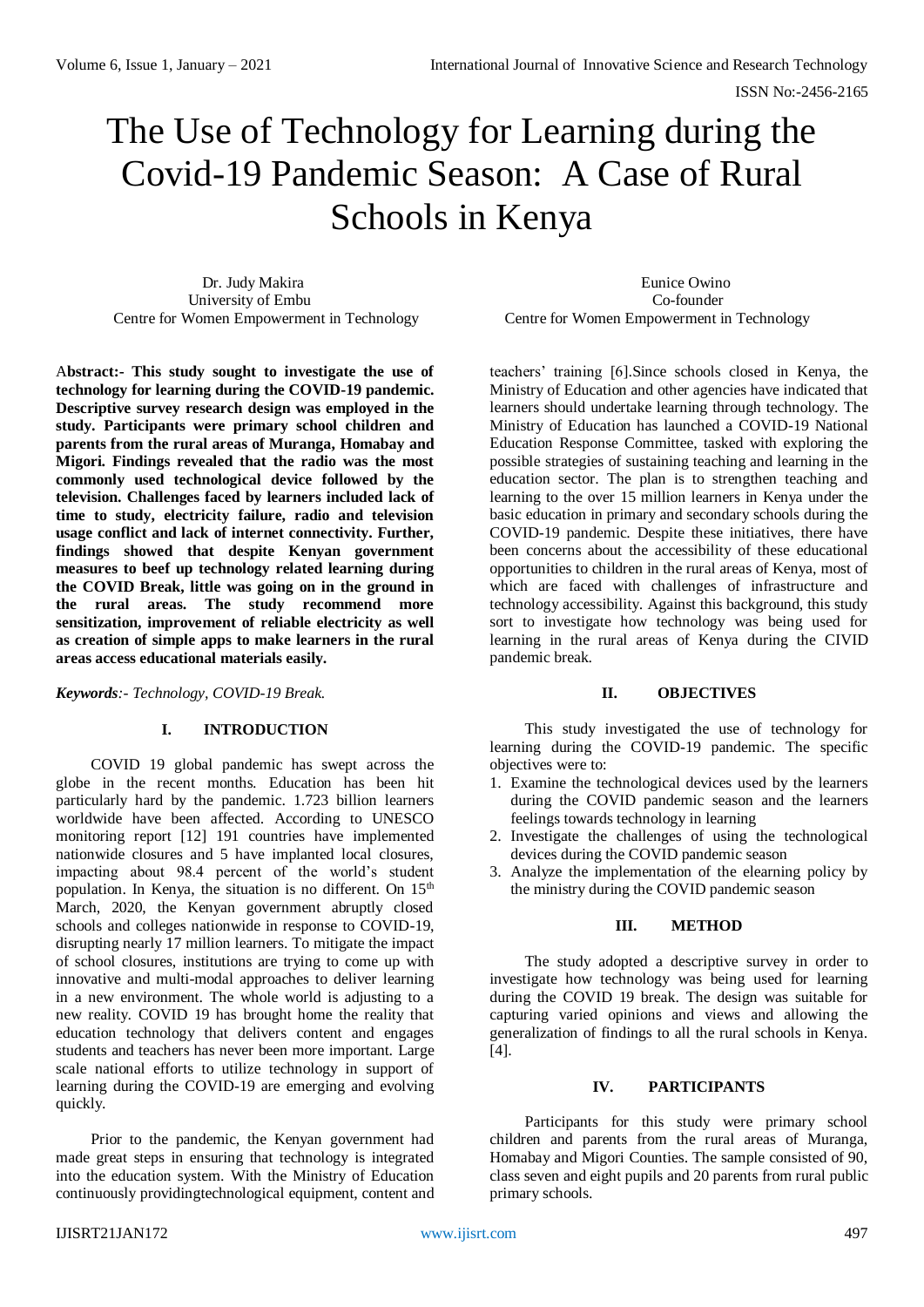### **V. REVIEW OF RELATED LITERATURE**

Literature related to this study was thematically reviewed. The themes were: Technology assisted learning, technology adoption in the rural schools in Kenya and the COVID-19 pandemic situation

## *A) Technology assisted learning in Kenya*

With the suspension of face to face teaching, technology aided learning is rapidly becoming the norm. Many countries are racing to utilize technology in support of remote learning, distance education and online learning during the COVID-19 pandemic period. Kenya is not left behind; in 2016 the Government of Kenya rolled out the Digital Literacy Programme (DLP) whose vision is to make sure every pupil in Kenya is prepared for today's digital world, and to transform learning in Kenya into a 21<sup>st</sup> Century education system. The programme led by the Ministry of Information, Communication and Technology and is executed through a multi stakeholder programme introduced the pupils of lower primary to digital literacy. It is worth noting that the implementation on the ground is slowly penetrating, some schools have never received the standard one laptop nor their teachers trained. Reference[1] expound that "The digital learning (DL) Skills are being implemented at various levels in the schools ranging from needing support – developing - exemplary. Most schools have not yet reached the level of proficient or exemplary"

In this pandemic time, The Ministry of Education has launched a COVID-19 National Education Response Committee, tasked with exploring the possible strategies of sustaining teaching and learning in the education sector. The plan is to strengthen teaching and learning to the over 15 million learners in Kenya under the basic education in primary and secondary schools during the COVID-19 pandemic. The Ministry of Education has enhanced several platforms to deliver educational programs: Radio, television and internet have been tapped to bridge the gap. Several media houses air education programs like Kenya Television Network (KTN), Edu Channel TV, Kenya Broadcasting Corporation [\(KBC\)](https://nam03.safelinks.protection.outlook.com/?url=https%3A%2F%2Fen.sun.mv%2F58785&data=02%7C01%7Cmtrucano%40worldbank.org%7Cd12671555d524655546808d7d5f30abd%7C31a2fec0266b4c67b56e2796d8f59c36%7C0%7C0%7C637213112152447502&sdata=jZY99KX6j%2Fglh0EehGbHO8XbntmlJ%2BM%2BhZ1O0VusNI0%3D&reserved=0), Citizen TV. This has been enhanced by Kenya Institute for Curriculum Development [\(KICD\)](https://nam03.safelinks.protection.outlook.com/?url=http%3A%2F%2Fkicd.ac.ke%2F&data=02%7C01%7Cmtrucano%40worldbank.org%7Cd12671555d524655546808d7d5f30abd%7C31a2fec0266b4c67b56e2796d8f59c36%7C0%7C0%7C637213112152467480&sdata=yEpTF5eT%2FezqVV7LcB6aGxnsnAWLb5bhy0sCZHU6p10%3D&reserved=0) which prepares the curriculum and schedules for these remote learning. KICD likewise hosts digital learning resources from Kenya Education Cloud thus learners can access such resources online.

On the other hand Telkom Kenya has been working on enhancing internet connectivity in the rural areas. In the recent past Telkom Kenya has activated its rural 4G mobile service using balloons from Google's sister company Loon. The Internet-enabled balloon covers a large area—roughly 30 times greater than a ground-based system thus Loon can provide service to traditionally hard-to-reach or underserved regions. Loon's balloons work by beaming Internet connectivity from ground stations to a balloon 20 kilometers overhead. The signal is then sent across multiple balloons, creating a network of floating cell sites that deliver connectivity directly to a user's phone handset, router, or

dongle. More so, the [balloons carry two radio transceivers](http://loon.com/technology/) – one which transmits internet connectivity to a user's phone, acting essentially as a cell phone tower, and another, connecting the balloons together and to internet infrastructure on the ground from which it picks up the connection to serve to users. All these are new and are yet to enhance learning using technology in the rural remote areas of Kenya.

In addition, according to [2], there are other forms of mobile learning popularly known as M-Learning that are used in the cities and major towns of Kenya. The popular mobile phone provider; Safaricom has partnered with several companies like Eneza Education which has 'Shupavu291' platform for learning with education content. Longhorn Publishers and Viusasa is also supporting primary and secondary school learners with [free access to](https://www.standardmedia.co.ke/article/2001367620/safaricom-content-providers-in-deal-to-offer-free-digital-learning)  [educational e-content.](https://www.standardmedia.co.ke/article/2001367620/safaricom-content-providers-in-deal-to-offer-free-digital-learning) Their content is in both Swahili and English through the Safaricom network. All these are some of the digitally aided programs Kenya is exploring during this COVID-19 period.

#### *B) Technology adoption in the rural schools in Kenya*

Since the first case of COVID-19 in Kenya; the government gave measures to curb the spread of the virus, one of them was the closure of schools. Ministry of Education in Kenya has announced that learners will remain at home until January 2021. Since the closure of school in March 2020 the ministry has strengthened learning through technologies such as radio, television and internet. According to [9], learning in remote rural areas is proving to be a challenge. There is lack of well-defined infrastructure systems such as electricity, lack of internet connectivity, lack of technological devices search computers, smartphones, televisions and lack of reasonable and relevant devices to facilitate the learning process.

For students, attitude change is still needed; some from nomadic communities are notable to be moving from one place to another in search of green pasture and water for animals. While those in rich fertile lands attend to the farm until late hours and attending to household chores including taking care of family members. The rural children whose parents have low literacy level have very minimal supervision from them. The parents are unable to reinforce their children's learning. More so, the popular mode of learning in the rural areas is projected to be Radios, but the radios cannot replace classroom learning as it is intended to supplement knowledge acquisition for learners.

Reference [7] says that the children in emergency areas face unique challenges. Most girls are likely to be used to cushion family's income which exposes them to sexual exploitation and gender based violence leading to teenage pregnancies, sexual transmitted diseases among others. Likewise the children are also involved in child-labour for earning. While nearly all the learners have been affected by the closure of schools due to COVID-19, the rural children have exacerbated already existing inequalities coming with a host of unintended consequences. All this means that Kenya will not be able to meet Sustainable Development Goal 4,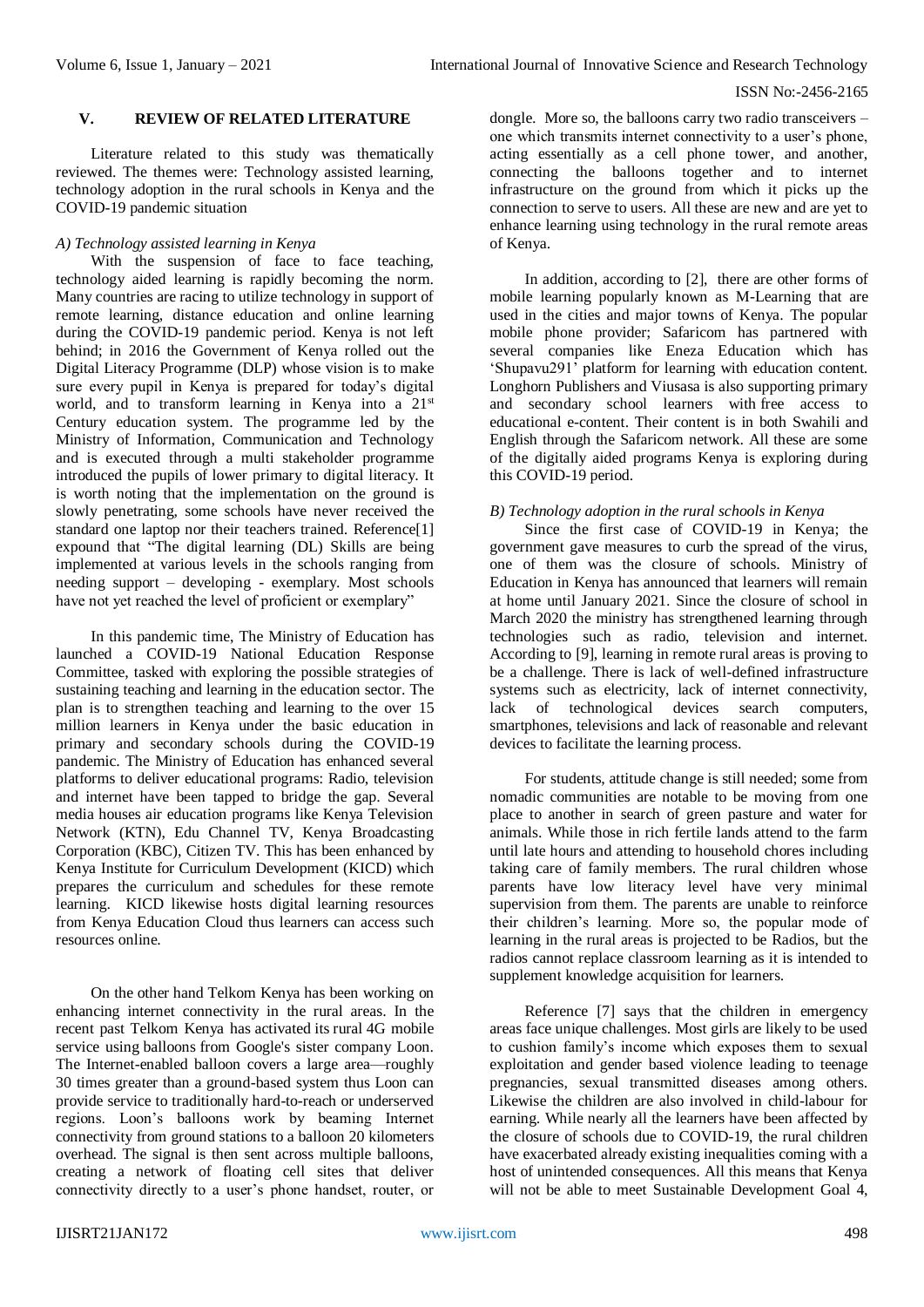which commits all nations to ensure that, among other ambitious targets, "all girls and boys complete free, equitable and quality primary and secondary education." Thus very critical drastic e-learning measures needs to be put in place to respond to the needs of the children in the remote rural areas of Kenya.

## *C) The COVID-19 pandemic situation*

The COVID-19 pandemic is the greatest global health challenge in the recent past. Since its emergence in Wuhan China in December 2019, COVID-19 has spread to nearly every continent, with over 10 million infections globally and over half million deaths to date. The virus has literally shut down the world, lockdowns, secession of movement, social distancing, hand washing, suspension of local and international travels, closure of schools are now the new normal. The cause of coronavirus has been identified as a novel coronavirus (2019-nCoV), or in short COVID-19. World Health Organization (WHO) declared the outbreak a Public Health Emergency of International Concern (PHEI) and on 11th March 2020 WHO declared COVID-19 a pandemic. The pandemic has created devastating socioeconomic and political crises in virtually all the sectors, education is not left behind.

In the recent webinar series carried out by UNESCO, it was noted that 7 percent of countries surveyed have already reopened their schools and many others (close to 90%) are planning to do so as soon as situations permit. In Kenya the pandemic has magnified the unpreparedness in the education sector. The Cabinet Secretary for Education recently issued a statement on the new school dates, declaring the 2020 school calendar to be null and void due to COVID-19 thus the estimated resumption of learning will be in January 2021.

The above give great lessons learnt during the COVID-19 crisis on the education sector in Kenya. The Ministry of Education through its emergence response team came up with short, mid and long term plans. But emphasis should be place to those learners in the transition points as they have higher risk of dropping out, this will minimize learning gaps and inequality within the education system

#### **VI. FINDINGS**

The first objective was to examine the technological devices used by the learners during the COVID 19 pandemic period. The participants were required to tick the technological device that they used most for learning. The findings are presented in table 1.1:

**Table 1.1:Technological devices used for learning during the COVID Pandemic break**



The radio was the most mentioned devices, followed by the television. No one mentioned zoom while 3 participants did not tick any device.

In an open-ended question, the participants were further asked if they owned phones and how they were using them to access learning opportunities. A good number answered in the affirmative and explained that they used the phone to access the radio, to ask their fellow pupils questions and to access WhatsApp. No participant said that they were accessing the internet through the phone.

The participants were asked how they felt about the technology that they had been using. Those who had mentioned the radio expressed that the radio was available in their homes. They did not need electricity since most used batteries. They added that there were radio programmed radio lessons that they could easily listen to and all these helped them continue with their learning even during the corona break. Further, they said that the radio had helped them improve on their listening skills. Those who mentioned the television explained that with the television, they could listen and watch at the same time and this made the lessons interesting. They added that they relied mainly on television educational programmes organized by local media houses. It also came out that the learners appreciated the radios and televisions since there were others who could not afford a TV or even radio. Those who mentioned whatsapp said that they were exchanging notes and revision materials using whatsapp groups that they had formed with other learners from neighboring schools. The respondents who had not indicated any technological device said that they were entirely using books for their private studies during the COVID Pandemic break since they had no access to any other technological device.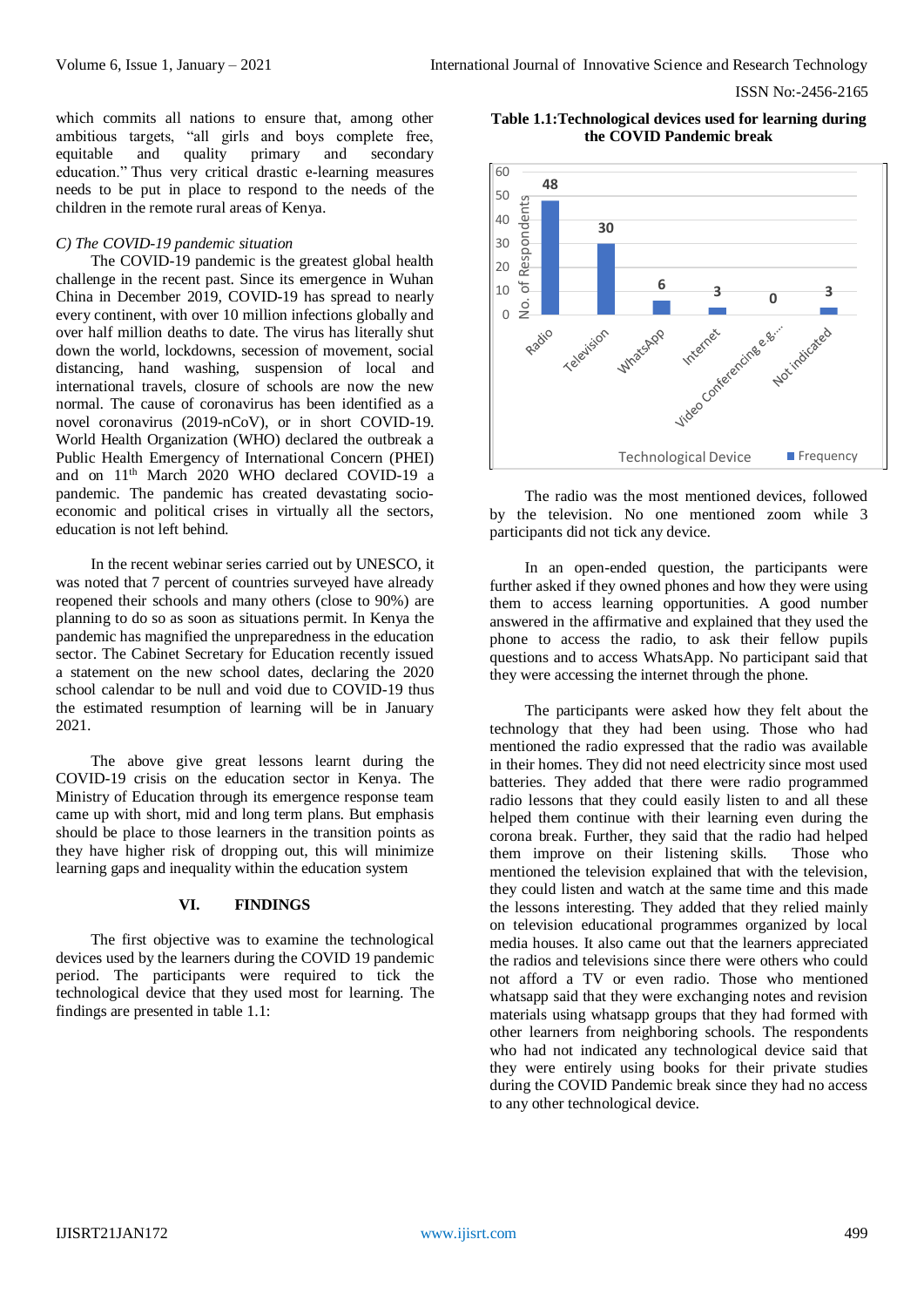The second objective of this study was to investigate the challenges of using the technological devices during the COVID pandemic season. Each participant was required to write down only one major challenge. The findings are captured on table 1.2

| <b>Challenge</b>             | Frequency | Percentage |
|------------------------------|-----------|------------|
| Lack of reliable electricity | 34        | 37.8       |
| Lack of ample time           | 21        | 23.3       |
| Family conflict in           | 17        | 18.9       |
| technology usage             |           |            |
| Lack of opportunities to     | 10        | 11.1       |
| ask questions                |           |            |
| Internet challenges          | 5         | 5.6        |
| Inappropriate content on     |           | 3.3        |
| whatsapp                     |           |            |
|                              |           |            |
| <b>Total</b>                 | 90        | 100        |

**Table 1.2 Challenges of using technological devices**

In their explanations of these challenges, the respondents said that due to lack of electricity, they were using solar panels in their homes which could not re-charge during the non-sunny days. Others explained that electricity blackouts were common, disrupting the programmes that were aired on fixed times. The ones who cited family conflict explained that at times, the parents wanted to watch news when the educational programmes were going on.Another percentage cited time-related challenges, explaining that some radio and television programmes were aired during the day when they were expected to be helping in working in the farms. Findings also revealed that the learners had no opportunities to ask questions during the radio and television programmes, as cited, thus:

*When watching an educational programme on television or listening on the radio, I cannot ask a question if something is not clear the way we normally do during our classroom lessons* 

In an interview, the parents were asked about the kind of learning that was going on during the COVID break. Findings revealed that there was basically no learning going on. One parent explained, thus:

*Our children are not learning at all. They help with household chores and tend to animals and farming. The girls mostly do household chores like: fetching water from the river which is a distance, looking for firewood, going to the market and cooking The children also help to cushion family in terms of family needs like selling produce in the market* 

Further, they also noted that the male children have also gone ahead to fend for themselves with manual jobs offered in the village like helping others in weeding for pay, going fishing for sale, burning charcoal and other jobs like in building sites

Some of the male adolescence children have migrated to the lake to work as "joboya" fishermen and send some money home weekly for subsistence to the old guardians they are staying with, majority being orphans. It also came out from the parents' interview that due to frustrations and hopelessness, the female learners had already entered into early marriages and a good number were already pregnant.

The other objective of this study was to analyze the implementation of the eLearning policyby the ministry during the COVID pandemic season. COVID 19 global pandemic has swept across the globe in the recent months. Education has been hit particularly hard by the pandemic.On 15<sup>th</sup> March, 2020, the Kenyan government abruptly closed schools and colleges nationwide in response to COVID-19, disrupting nearly 17 million learners. In this pandemic time, The Ministry of Education has launched a COVID-19 National Education Response Committee, tasked with exploring the possible strategies of sustaining teaching and learning in the education sector. The plan is to strengthen teaching and learning to the over 15 million learners in Kenya under the basic education in primary and secondary schools during the COVID-19 pandemic. The Ministry of Education has enhanced several platforms to deliver educational programs: Radio, television and internet have been tapped to bridge the gap. Several media houses air education programs like Kenya Television Network (KTN), Edu Channel TV, Kenya Broadcasting Corporation [\(KBC\)](https://nam03.safelinks.protection.outlook.com/?url=https%3A%2F%2Fen.sun.mv%2F58785&data=02%7C01%7Cmtrucano%40worldbank.org%7Cd12671555d524655546808d7d5f30abd%7C31a2fec0266b4c67b56e2796d8f59c36%7C0%7C0%7C637213112152447502&sdata=jZY99KX6j%2Fglh0EehGbHO8XbntmlJ%2BM%2BhZ1O0VusNI0%3D&reserved=0), Citizen TV. This has been enhanced by Kenya Institute for Curriculum Development [\(KICD\)](https://nam03.safelinks.protection.outlook.com/?url=http%3A%2F%2Fkicd.ac.ke%2F&data=02%7C01%7Cmtrucano%40worldbank.org%7Cd12671555d524655546808d7d5f30abd%7C31a2fec0266b4c67b56e2796d8f59c36%7C0%7C0%7C637213112152467480&sdata=yEpTF5eT%2FezqVV7LcB6aGxnsnAWLb5bhy0sCZHU6p10%3D&reserved=0) which prepares the curriculum and schedules for these remote learning.

Findings from this study, however, reveal a different picture on the ground. Despite all the measures the Kenyan government has put in place to ensure that learning is going on during the COVID break, the study revealed a different situation in the rural areas. For instance, even with the availability of the radio as a simple technological device, using it for learning is hampered by many other problems like electricity, lack of time, competition for the gadget in the family among others. The television, which offers a multi-channel approach to learning was only accessible by a few learners. The learners have not been exposed to web conferencing facilities like zoom and internet problem affects those who would want to use it. Further, the study showed that due to lack of control, the learners who were using apps like WhatsApp were exposed to inappropriate content set to the groups. Parents on their part expressed that there was no learning going on since their children were engaged in helping their parents in doing chores to supplement their incomes, as captured in the voice below:

*Our children are not learning at all. They help with household chores and tending to animals and farming. The girls mostly do household chores like: fetching water from the river which is a distance, looking for firewood, going to the market and cooking. The children also help to cushion family in terms of family needs provision like selling produce in the market. The male children have also gone ahead to fend for themselves with manual jobs offered in the*